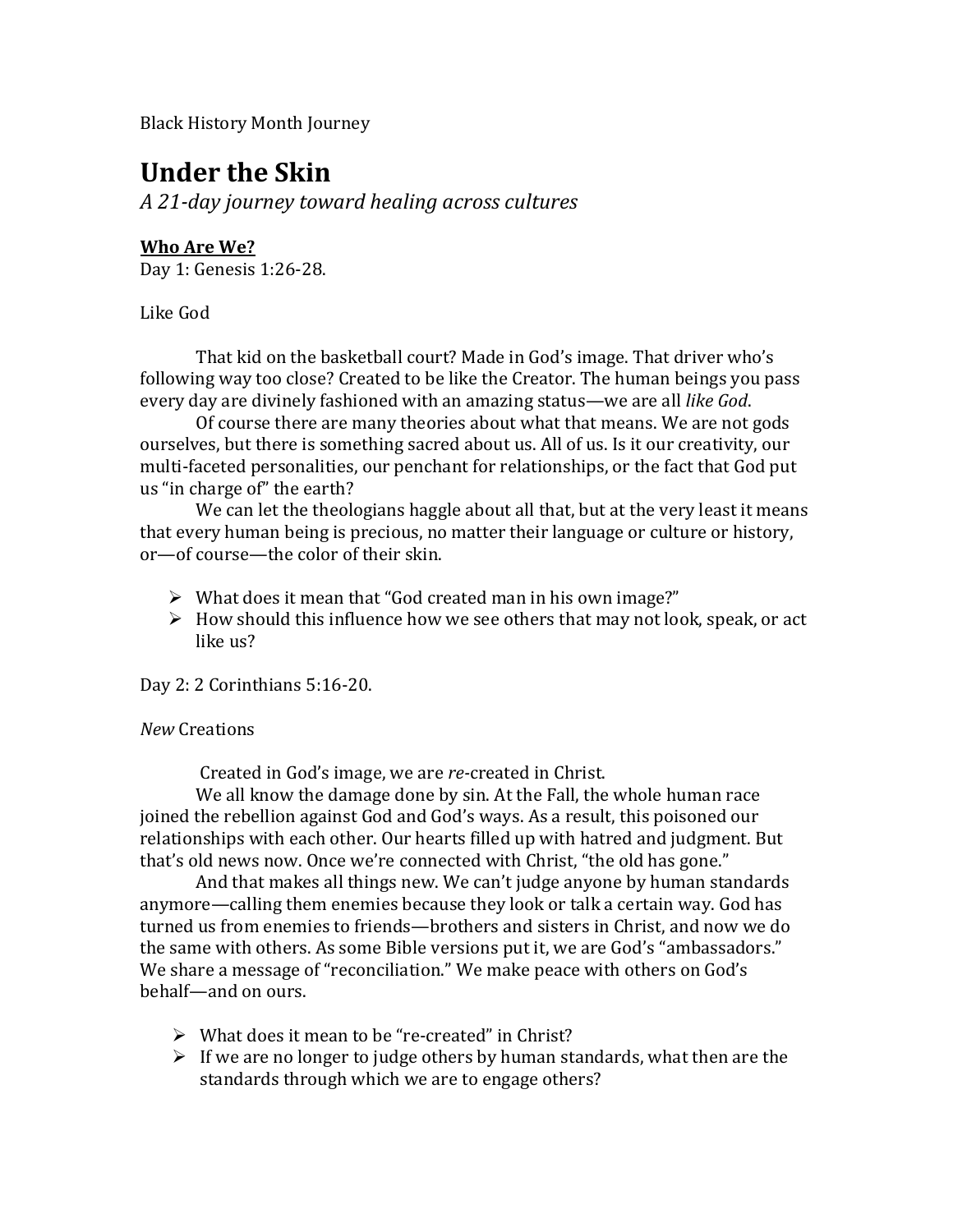Day 3: Matthew 22:34-40.

#### Neighbors

It was like a modern press conference. Jesus was being grilled with tough questions, and he replied skillfully. Asked to name the greatest commandment, Jesus mentioned two.

In that culture, "Love the Lord your God" was the right answer. This was commonly quoted as the ultimate commandment. But Jesus added another, suggesting it belonged right up there with the first. "Love your neighbor as you love yourself."

Even in that day, Jesus often encountered religious folks who focused on the first commandment and welched on the second. In fact, their spiritual pride led them to put down the poor, the outcasts, and the foreigners. By his words and his example. Jesus showed that the two loves belonged together.

- $\triangleright$  If Jesus, when asked which is the greatest, offers both of these as his answer, what does that mean for how we are to live our lives?
- $\triangleright$  In what ways might our own spiritual pride be getting in the way of us truly loving God and loving our neighbors?

Day 4: 1 John 4:19-21.

#### Lovers

Love is a frequent theme in the gospel and epistles of John. You may have memorized John 3:16—"For God so love the world that he gave his only-begotten Son . . ." (KJV). Love starts with God and flows abundantly to us, but then it flows *through* us to others. Because we are so loved, we are lovers.

Here John makes it clear that the two loves are intertwined, and he doesn't mince words. Love for God *demands* love for others. If we claim to be passionate about God but hate the people around us, we're liars.

That's not a hypothetical situation. Some of the most hateful people in any era—Jesus' time or ours—are the most religious. But if we truly love God, that love will overflow toward the people God loves, all those created in his image.

- $\triangleright$  Why is that though we may be enamored with God's love for us, and though we may be fully in love with Him, it is so hard to love others as a response to His love for us?
- $\triangleright$  In what ways is God's love for you prompting you to show love to others?

#### **The Challenge of Showing Love Across Cultures**

Day 5: John 4:27-30.

#### Not Our Kind

The major racial division in Jesus' culture was between Jews and Samaritans. This enmity went back centuries. The people of Samaria were viewed as half-breeds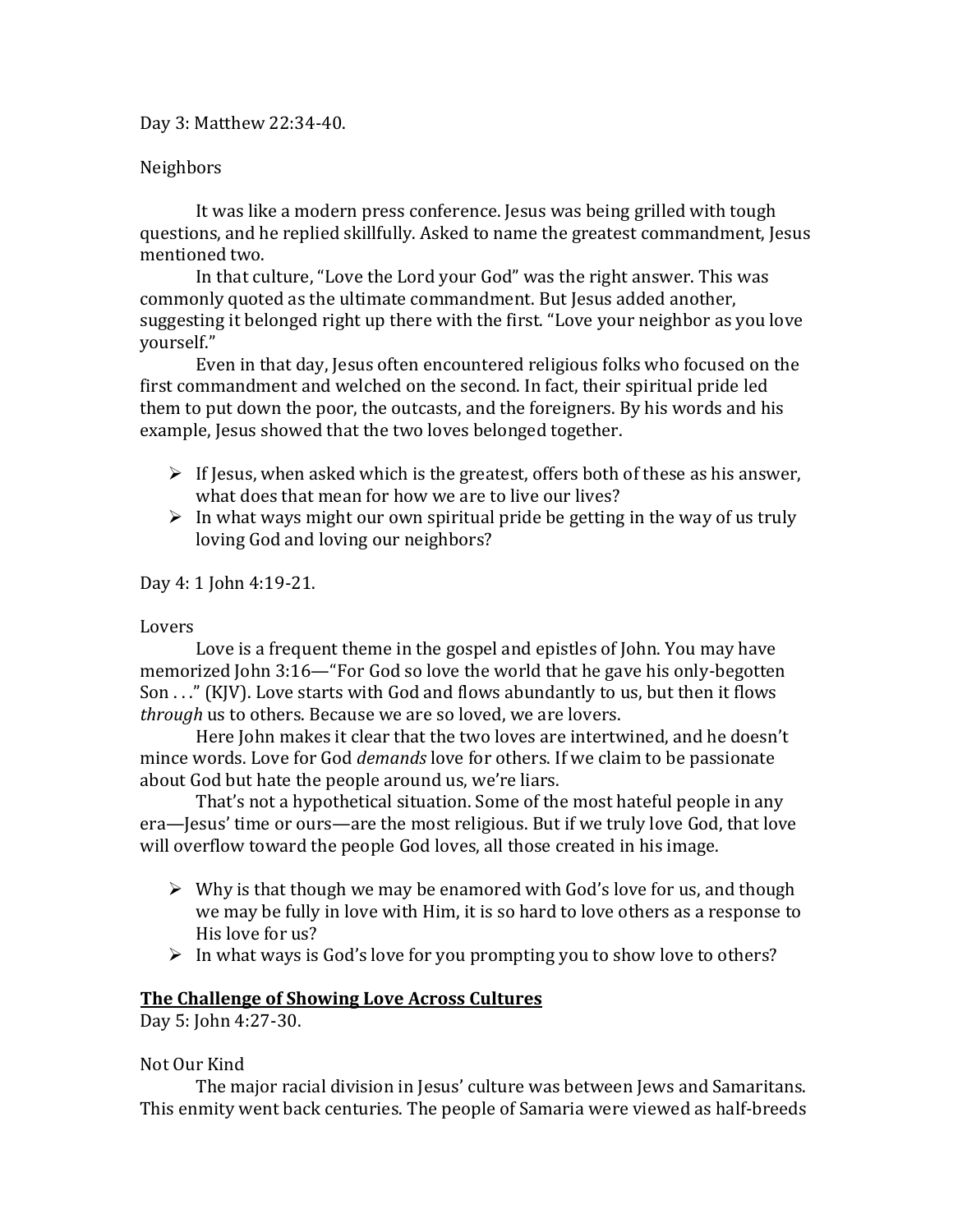and heretics, sort of Jewish in blood and faith, but not entirely. A lesser race. It was so bad that many devout Jews would avoid traveling through Samaria, even if it added days to a journey.

Jesus was different. Not only did he travel through enemy territory, but he stopped there, sent his disciples into town for snacks, and struck up a conversation with a local resident. When the disciples returned, they were shocked to find him interacting with this person. She had two strikes against her—wrong race, wrong gender. And yet, because of Jesus' willingness to see past social and cultural prescriptions, this Samaritan woman was able to share the good news Jesus offered with her community.

Cross-cultural connections are fraught with difficulty. Even this redemptive encounter of Jesus was met with dirty looks from his closest friends, or at least raised eyebrows. Are we called to follow Jesus' example by surprising the people around us in a similar way?

- $\triangleright$  Have you ever avoided stopping and/or connecting with someone because it might have socially or culturally taboo?
- $\triangleright$  How might you emulate Christ's example and "cross the lines" to meet someone where they are?

Day 6: James 2:1-7

#### Playing Favorites

James describes an unfair situation: Rich folks are pampered while the poor are ignored. We might expect that sort of behavior out in the world, among those who haven't been transformed by God's love, but James sees this happening *in the church*. And of course it still happens today.

Wealth isn't the only factor that makes us "guilty of creating distinctions" or of "making judgments based on evil motives." Our churches also play favorites with regard to political power, celebrity, looks, and race. These practices are so common, we seldom think twice about it.

As James sums up: "If you treat people according to their outward appearance, you are guilty of sin" (v. 9). Fortunately, God has a different perspective, treasuring those who are "rich in faith." Elsewhere, God tells us that people "look at the outward appearance, but I look at the heart" (1 Samuel 16:7).

- $\triangleright$  Have you ever judged someone to quickly based on their outward appearance, only to find that they were not what you'd assumed them to be?
- $\triangleright$  In what ways might you need to adjust your perspective in order to see others as God sees them?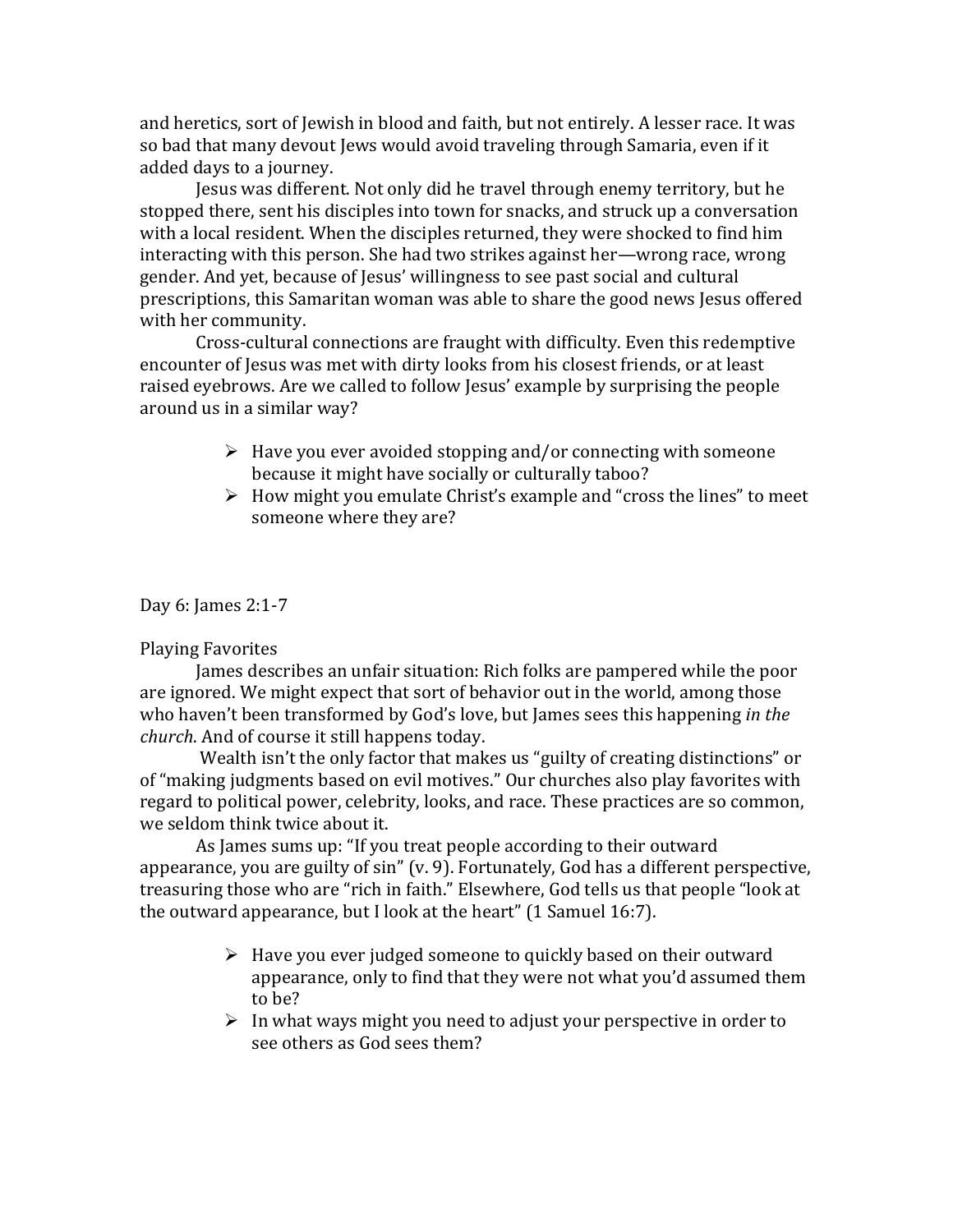#### Day 7: Galatians 3:28-29

#### Divided/United

It's hard to express how startling this passage is. Much of the Old Testament established the huge difference between Jews and Gentiles. The Jews were God's chosen people, separate from other races. And the distinctions between men and women, between slaves and free people—these were obvious. But in his letter to the Galatians, Paul describes the new thing God is doing, offering salvation, blessing, and adoption through faith. In Christ, we have a new community, a new *family*, in which these common distinctions no longer apply.

It is always a challenge to find this unity, to make it more than just a religious idea and actually live in it. Our society is deeply divided in many ways. Crossing cultural lines to practice "oneness" with our brothers and sisters in Christ—well, that will shatter some expectations. But it reflects our new reality.

- $\triangleright$  If the old distinctions between Jews and Gentiles are no more, what are the implications of this for how we see others in our communities?
- $\triangleright$  In what ways does this change how we connect with others in our communities?

Day 8: Luke 10:29-37

#### Unlikely Hero

The lawyer was looking for a loophole. He knew he was supposed to love his neighbor, but what did "neighbor" really mean?

Jesus responded with a story, in which the hero is not some pillar of society, but an outsider. Samaritans were despised by the Jews. This was exactly the kind of "non-neighbor" the lawyer didn't want to love. But in a shocking turn-around, it's the Samaritan who crosses the cultural barriers to show love to a needy Jew. Jesus wasn't asking the lawyer to pity the poor down-trodden Samaritan, but to learn from him.

We're told that this lawyer "wanted to justify himself," and many people today seek a similar justification. "See how much I love the people in my neighborhood, my family, my church!" But Jesus called for a love that extends even to enemies (Matthew 5:44), or at least to those on the other side of the tracks.

- $\triangleright$  It's easy to love and serve those who look like us, believe like us, and behave like us. However, how might Christ's story of the "Good Samaritan" push us to love outside of our comfort zone?
- $\triangleright$  Are there areas in your life right now where you need to better model the example of the "Good Samaritan?"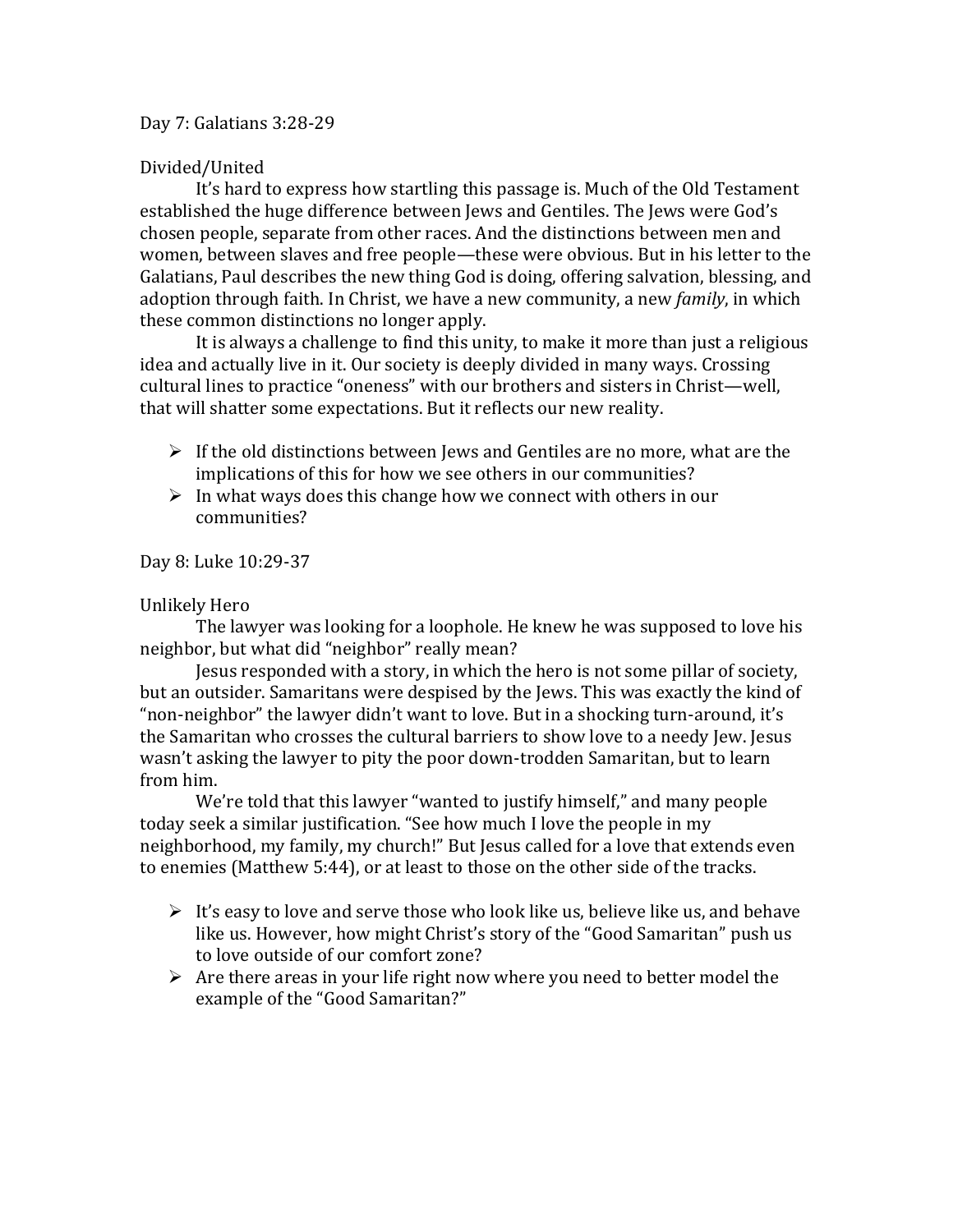#### Day 9: Ephesians 2:13-22

## Walled Off

The Jew-Gentile division we encounter in Scripture is not exactly the same as modern racial tensions, but we can still learn from it. In today's text we learn that unity with Christ leads to unity with others—even across racial barriers. In the church, we are "built together with all the others."

Notice the rich verbs. Christ *broke*, *abolished* and *destroyed* in order to *create*, *unite* and *bring peace*. You might envision Jesus overturning the tables of the Temple's money-changers in order to allow greater access for the poor. There are steep walls in our society that keep people apart, and they often keep people away from God. The Prince of Peace wants to smash those walls and turn strangers into family members.

- $\triangleright$  What walls in your community might God be looking for you to "smash?"
- $\triangleright$  Are there areas in your life where you've been building walls instead of tearing them down?

# **What Does God Call Us to Do?**

Day 10: Exodus 3:7-12

I Am Nobody

God calls nobodies to do amazing things. An old woman gives birth to the child of promise. A prisoner interprets Pharaoh's dream and saves the nation. A shepherd boy slays a giant. And here, at a burning bush in the desert, God calls a nomad to set his people free from slavery.

"I am nobody," Moses replies—just one of many excuses he offers in these two chapters.

"I will be with you," God answers.

In our world today, we are faced with a great challenge. Racial prejudice abounds. Violence runs rampant. God hears the cries of oppressed people and calls us to action. Yes, nobodies like us. How will we respond?

Samuel said, "Speak; your servant is listening" (1 Samuel 3:10). Isaiah said, "Send me" (Isaiah 6:8). Peter and Andrew left their nets to follow Jesus (Matthew 4:20). And even Moses eventually ran out of excuses and stood in the royal court demanding freedom in God's name.

- $\triangleright$  What excuses have you been using to avoid the challenges that God has been showing you?
- $\triangleright$  What in God's name are you going to do?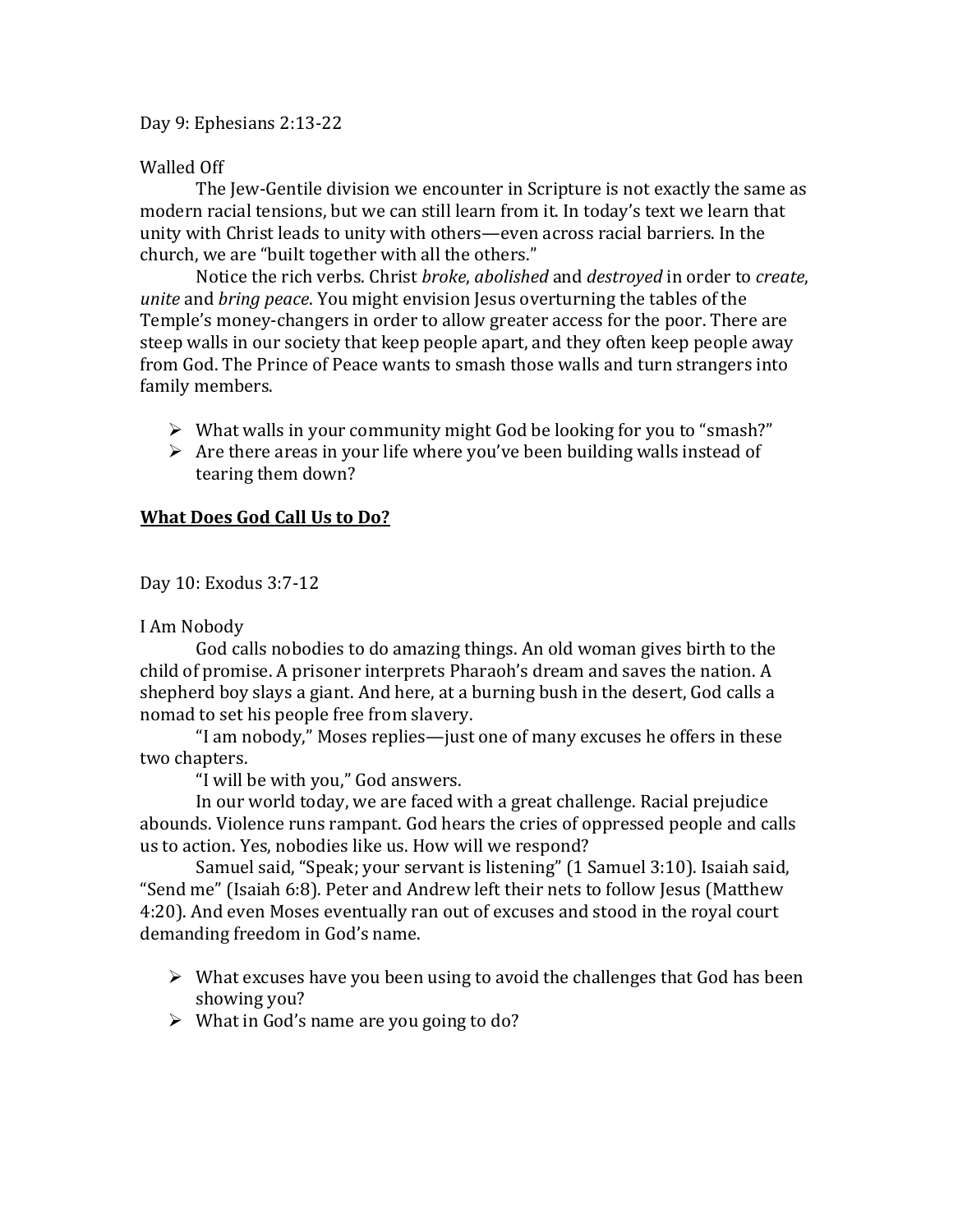#### Day 11: 2 Chronicles 7:13-14 (NIV)

#### Face Time

After the dedication of the Temple, the Lord warned Solomon that he might send various calamities in response to his people's disobedience—but he also offered a solution. And if we feel plagued by racial discord in our country now, maybe we should consider the same prescription.

*Humble ourselves.* Are we willing to listen and learn from those outside our own experience? Do we always have to prove ourselves right?

*Pray.* The power necessary to change things will certainly come from God.

*Seek the Lord's face*. This common biblical term describes an encounter, a speaking-and-listening session.

*Turn from our wicked ways.* This is repentance. And, sure, this is difficult when we're convinced that everyone else needs to turn from *their* wicked ways, but that drives us back to humility.

- $\triangleright$  Are their areas of your life where you feel you've been experiencing "calamity," possibly because of disobedience to God?
- $\triangleright$  What might you need to change? What is the Lord telling you?

Day 12: Micah 6:6-8

#### Required

For the most part, the Old Testament prophets weren't asking people to be more religious, but to be more obedient. That's exactly what we see here: God wants justice, love and humble fellowship rather than elaborate sacrifices. This passage bears a striking resemblance to the opening of the famous Love Chapter—1 Corinthians 13. Without love, religious displays are just noise.

This challenge is just as important today as it ever was. Millions of people sit in churches each Sunday, performing religious actions. Of course there's nothing wrong with that, but what if we went further with our faith? What if we all committed ourselves to pursuing justice in society, searching for new ways to show love to those who need it most, and humbly seeking God's direction for our lives?

What kind of difference what that make in our world?

- What's the difference between being "more religious" and being "obedient?"
- $\triangleright$  How might God be calling you to move beyond the four walls of your "community" and to "do just, love kindness, and walk humbly with your God?"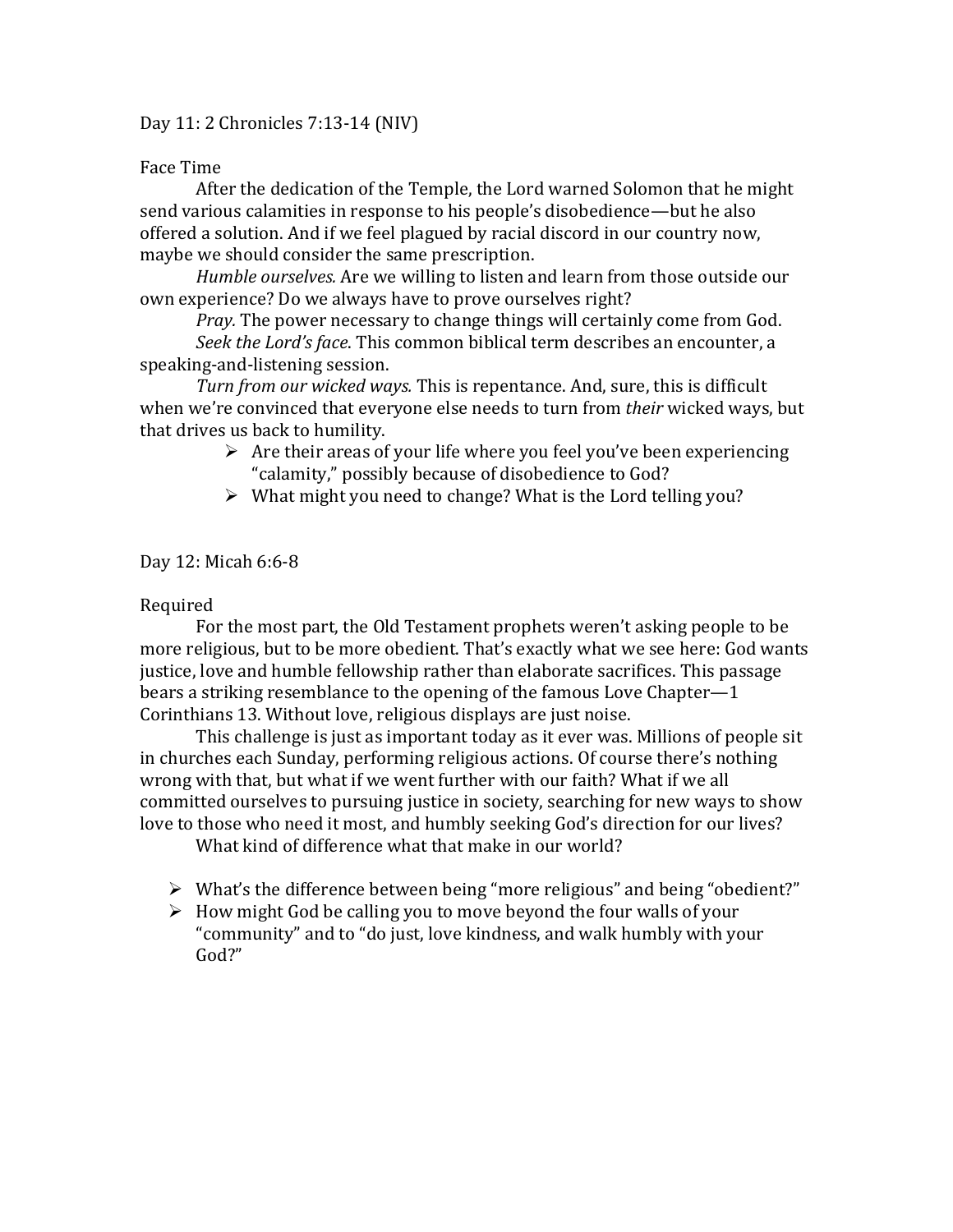#### Day 13: James 2:14-17

## More Than Words

Many Christians have argued over this passage, pitting the "good works" of James against the "faith alone" of Paul. Let's put that debate aside for the moment and see what James is really saying.

The scene he describes could be a comedy sketch, if it weren't so sad and so common. It's easy to say nice things about justice and mercy and charity. Kind words are great, but they don't feed the hungry. That requires action. And this is the point James is making. True faith is more than pious words. Don't just say you believe in God—even demons believe there's a God—but show that your trust in Christ has transformed you. Do this by actually helping the people Christ cares about.

- $\triangleright$  If James message is such, how might you respond practically in your own life?
- $\triangleright$  In what ways might God be calling you not only to offer a kind word or pray, but to get out and "do?"

## Day 14: Isaiah 61:1-4

## Good News

Early in his ministry, Jesus stood up in his hometown synagogue and read from this passage. Then he sat down and said, "This passage of Scripture has come true today, as you heard it being read" (Luke 4:16-21). These verses talk about talking—bringing good news, announcing freedom, proclaiming that the day of salvation has come. And by uttering Isaiah's words, the Savior fulfilled them.

Today, followers of that Savior (Jesus) carry on this ministry. We bring a healing message to the broken-hearted. By our actions, we assure people that God is still active, saving people, turning grief to gladness, and even rebuilding cities.

Even in times of deep sorrow, we have this hope. And by sharing this vision of peace, freedom and salvation, we begin to fulfill it.

- $\triangleright$  If we are truly "heirs of God," and "heirs with Christ" (Romans 8:17), what are the implications of this verse for how we are to live our lives?
- $\triangleright$  Today, in what ways can you bring the good news of Jesus Christ to those in your life who are need of it?

Day 15: Matthew 25:31-46

# The "Least"

The "goats" were shocked. They were being flagged for an infraction they knew nothing about. When did they ever have the opportunity to help the Master? When was he ever in need?

This is, of course, a parable of final judgment. The king divides the nations, as a shepherd divides sheep from goats. The "sheep" are blessed for meeting the king's needs, and they are welcomed into eternal bliss. The "goats" are rejected, and when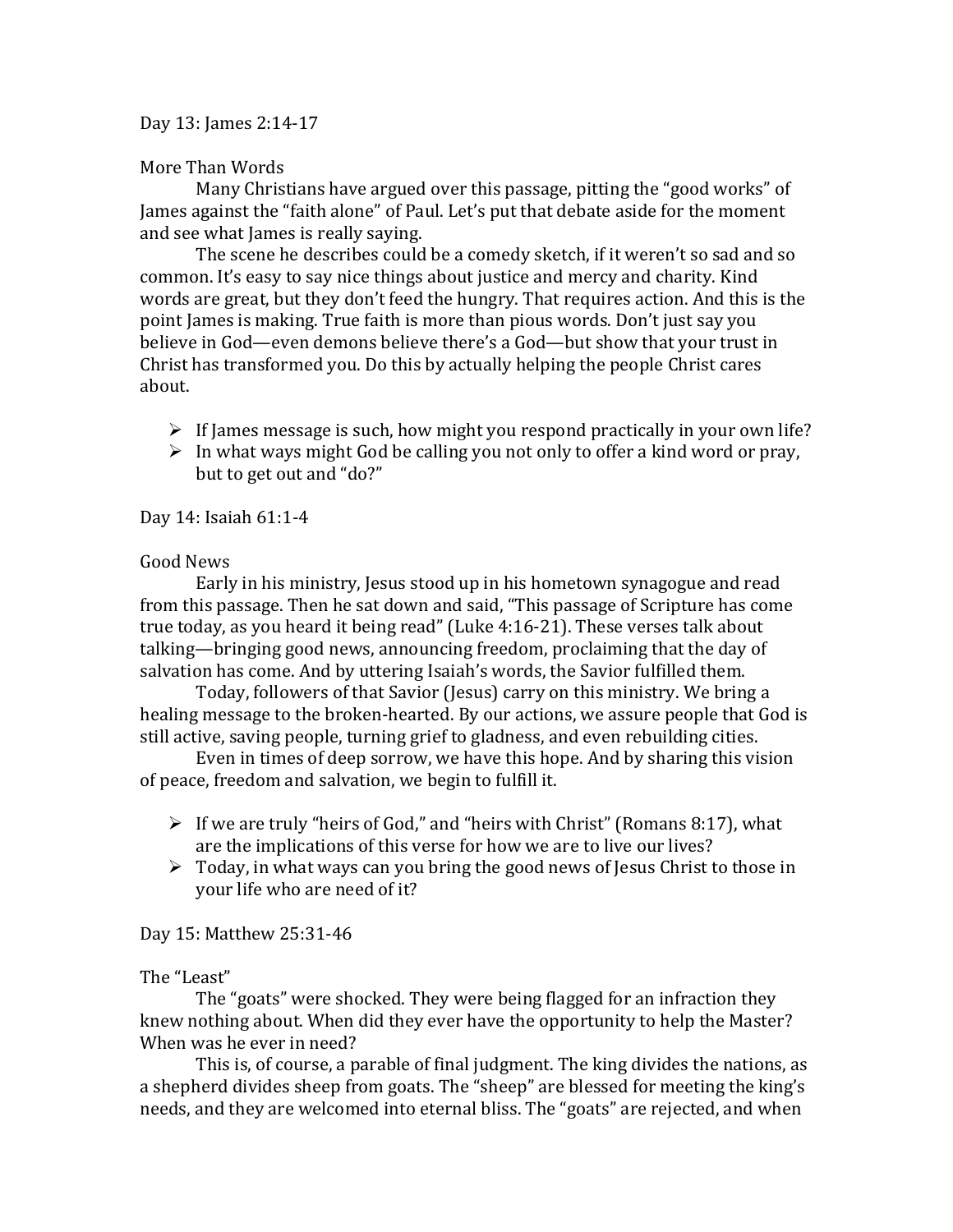they complain, the king replies with one of the most powerful "aha moments" in Scripture. When they neglected the poor and needy—the "least important ones" in society—they were neglecting *him*.

The king in this story is clearly Jesus, and that leads us to a life-changing idea. The needy people we encounter each day—in a way, they are Jesus in disguise. We show our love to him by showing love to them. So when we see someone suffering injustice and we do something to help, it's not just an act of charity, it's an act of worship.

- $\triangleright$  What does it really mean to serve "the least important of these" as Christ points to in this parable?
- $\triangleright$  While it's easy to get caught up in the busyness of life and miss what sometime may seem as little opportunities to serve, how might you overcome the distractions and stay aware of the opportunities to serve those in need around you?

# **What Does This New Reality Look Like?**

Day 16: Ruth 1:15-18

Your God and Mine

Ruth and Naomi came from different nations, different cultures. Once related by marriage, now both were widows. So Naomi begs Ruth to go back home to her own people. In this passage, Ruth refuses.

This beautiful expression of commitment is often read at weddings, despite the fact that it was originally said by a daughter-in-law to her mother-in-law. Still, a new family is being created here. It's a bit puzzling why Ruth would do this. Naomi doesn't seem to have a winning personality (later she names herself Bitter). Our strongest clue comes from a phrase at the core of Ruth's commitment: "your God will be my God."

People naturally have strong connections to their families of birth, but Ruth reminds us that we can form new bonds based on faith. The New Testament strengthens this point. Followers of Jesus become a new family, not based on lineage or culture, but on a common devotion to the Lord. No matter what color our skin is, we are brothers and sisters in him.

- $\triangleright$  What does it look like to live as this "new family" despite our differences?
- $\triangleright$  How does Christ's example point us toward overcoming our cultural, racial, and even social differences?

Day 17: Acts 2:1-11, 17-18.

#### Fire Power

Can you imagine what it would have been like it that room? The Spirit of God falling like fire upon these disciples. The sound of a rushing wind, but then what did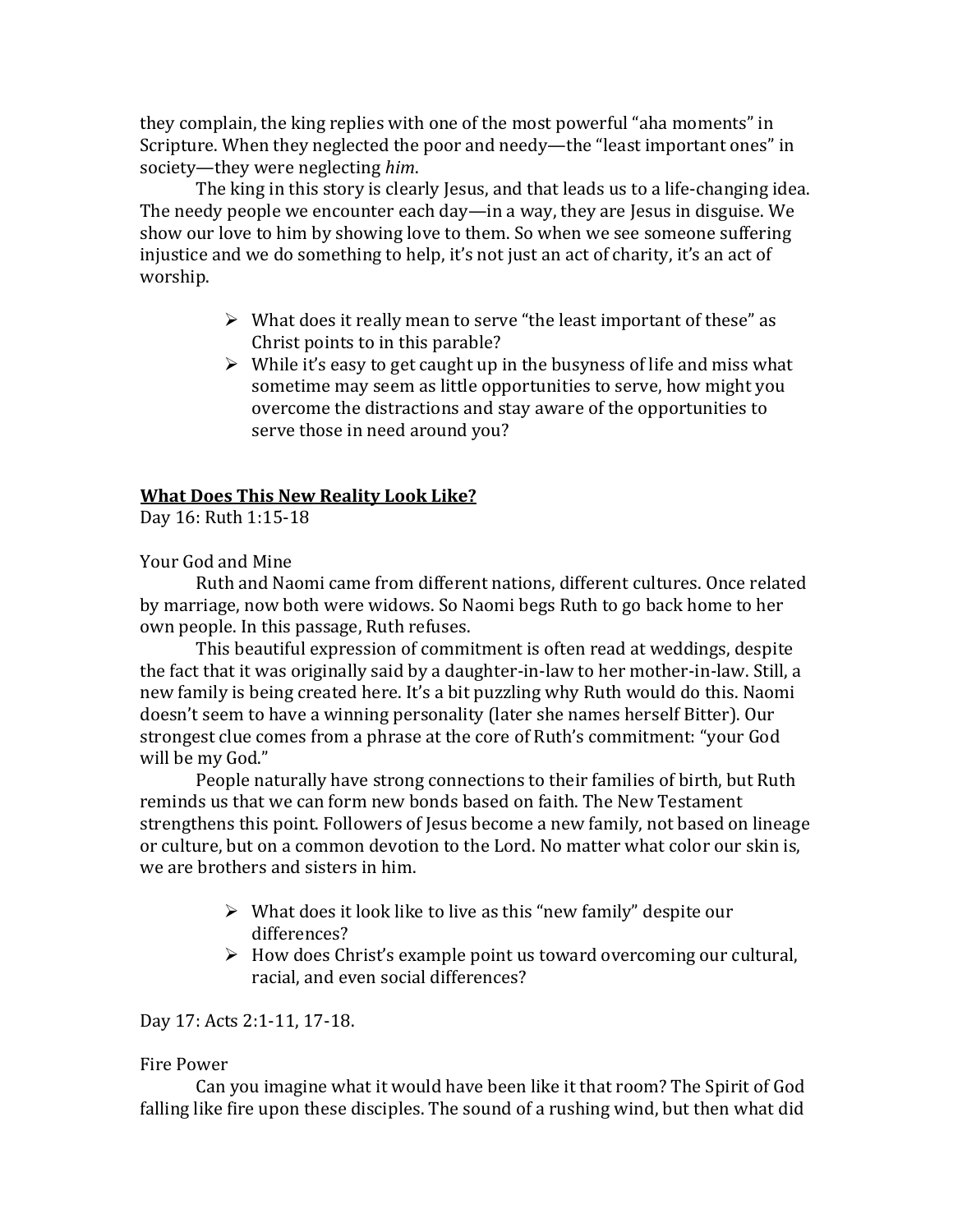the voices sound like? Was it the hubbub of different languages turning into a clearly understood message? So many questions here for sure…

However, part of the miracle of Pentecost can be seen in the gathering of diverse cultures and language groups. The scattering caused by human pride at the Tower of Babel was reversed by the unifying Spirit. Young and old received power to proclaim God's wonders. Sons and daughters alike would join in this ministry. And as the church grew and extended throughout the world, people of all races carried the message to nations beyond their own.

The gospel can never be hoarded by one people-group. It is always propelled outward, to change new lives.

- $\triangleright$  While our denominational and doctrinal differences have in some ways scattered us again, how should the re-unification at Pentecost move us to see our brothers and sisters in Christ?
- $\triangleright$  How does this same understanding prompt us to see those who have yet to receive the "Good News?"

Day 18: Acts 13:1-3

## Launch Pad

Jerusalem was the first power center for the early church, but as the gospel spread outward, the church at Antioch became the main launching pad. The book of Acts gives us a few snapshots of the activity there (Acts 11:19-30; 14:27-28; 15:30- 35). It was a multi-racial church that recognized people's gifts and equipped them for ministry. Its location in a coastal city provided access to the many different cultures of the Mediterranean world.

Barnabas and Saul (aka Paul) were commissioned there. And it's worth noting that one of the "prophets and teachers" in that church, Simeon, is explicitly described as a black man—equal to his fellow workers. Given the ease of travel in the Roman Era and the frequency of migration, it's likely that the names we find at the end of New Testament epistles belonged to people of many different ethnic groups.

This is what it looks like when a church lets the Spirit lead. There's less concern over what people look like, and more excitement over the ministry God gives them to do.

- $\triangleright$  What gifts and talents has God equipped you with to do the work that God is calling you to do?
- $\triangleright$  Sometimes, we can let the "unknown" keep us from truly seeing the Spirit of God in those around us. What are some ways that you might overcome the unknown and connect with those in your community to encourage their Godgiven gifts and talents?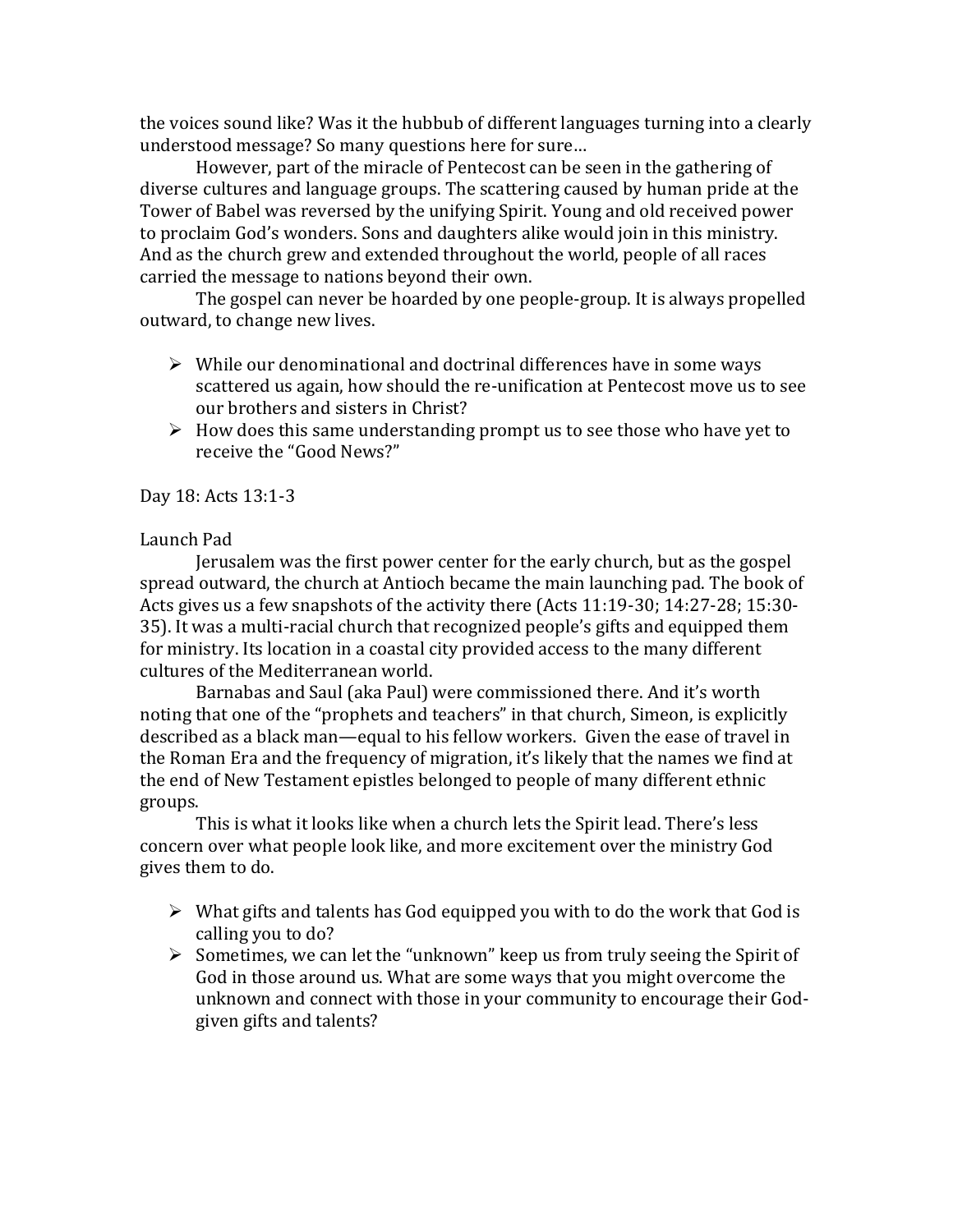#### Day 19: Acts 8:26-39

#### New Trails?

Who is this Philip? Not an apostle but one of the deacons chosen in Acts 6. He's in the second generation of leadership, but he's already on the cutting edge of ministry. Sometimes it takes a newer leader to blaze new trails.

And where did the Ethiopian official get the scroll he was reading? Very few people had personal copies of the Scriptures. Did he get this expensive text in Jerusalem? Was he taking it back home for the queen or for himself?

Then see how the encounter goes. Philip doesn't barge in, but gets close to the chariot, listens, and asks a question. The man then invites Philip into his carriage. (Some lessons here for our own evangelistic efforts.)

And once the Ethiopian believes, he asks, "What is to keep me from being baptized?" The answer is . . . *nothing*. Certainly not his nationality or color. In the Spirit-guided church, this man can share freely with Philip in the joy of Christ.

- $\triangleright$  Often, our differences keep us from actually listening to understand each other, leaving us instead listening to be understood and make our case. How might we learn from Philip's example though?
- $\triangleright$  In what areas of your life might you need to put aside your differences with someone in order to listen?

#### Day 20: Revelation 7:9-17

#### Future Perfect

Many things in the book of Revelation are hard to understand, but not this. It's clearly a magnificent worship service. Praise and thanks are offered to the Almighty God. And who is in attendance? An enormous crowd "from every race, tribe, nation and language."

This is a picture of God's church through time and into eternity. We are a vast assembly from many different cultures but with a common passion—the exaltation of our Lord. Are there more tribes and languages to reach with the good news of Christ? Absolutely. We strive to make sure everyone has the opportunity to trust him.

But let us also celebrate the involvement of different races that come together to worship one God. We are one, the human race, honoring our Creator, in whose image we all are made.

- $\triangleright$  In your own community, how might you be an advocate for diversity?
- $\triangleright$  Where might you need to stand or serve as a voice for greater inclusion?